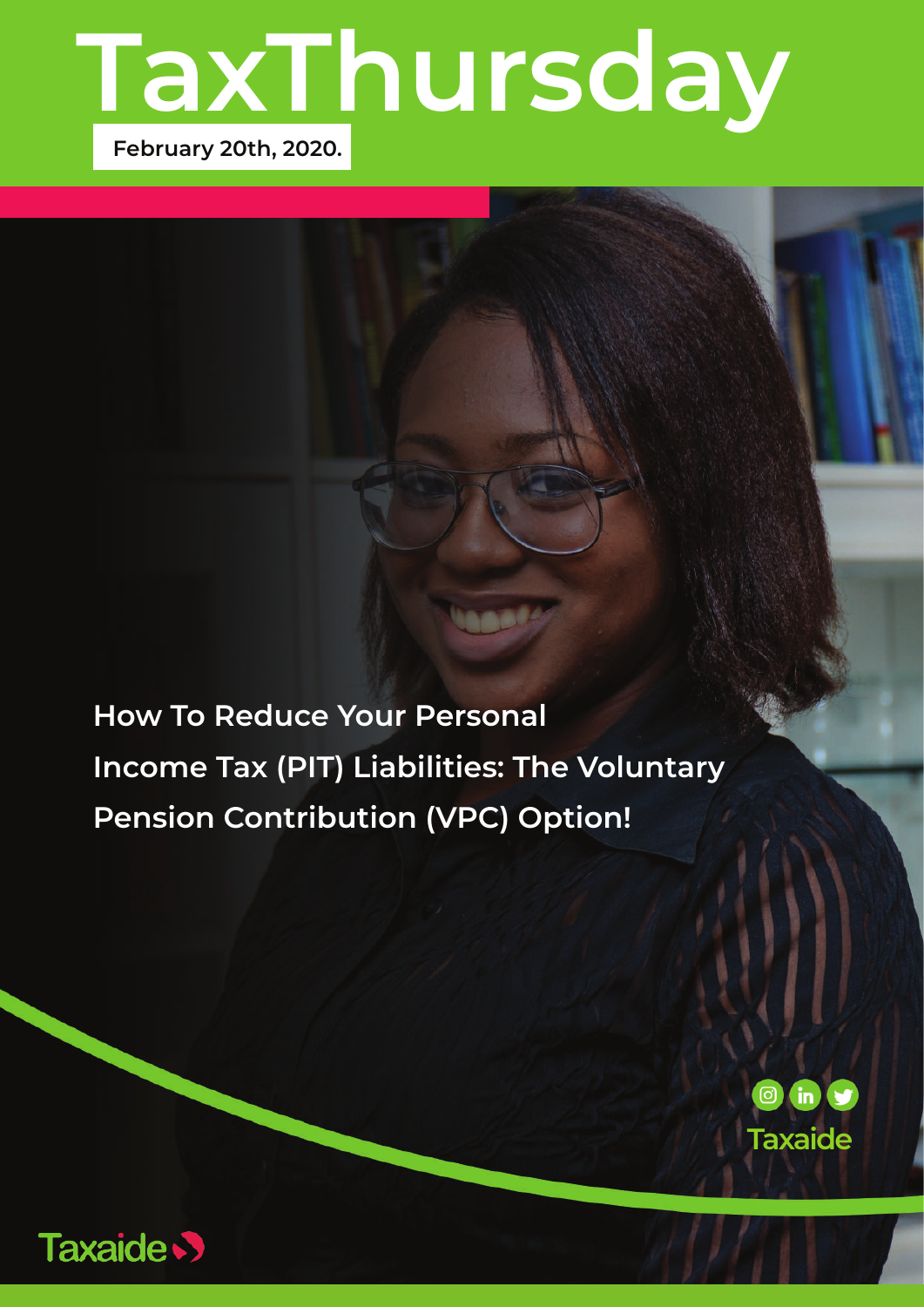

## **Personal Income Tax savings option Part 1: Voluntary Pension Contribution (VPC)**

As a professional in the tax sector I've had quite a number of individuals share their concerns with me about the huge sum being deducted as tax from their monthly pay (Personal Income Tax). In order to address this issue, I thought to write this piece to address some of the issue and proffer solutions to the pressing complaints.

## *Introduction:*

Its been observed that taxpayers over the years, have complained about how much is being deducted from their pay. The never-ending monthly squabble between employees and their employers over this issue has been scrutinized, and the bone of contention is the simple question from the employees "how can I be paying this much as **tax**?".

So, what if I told you that you don't have to pay that "ridiculous" amount as tax and still remain tax compliant? Allow me bring to your attention, Income tax savings options. Income tax savings options are expenses that are tax deductible according to the provisions of the Personal Income Tax, 2011, as Amended ("PITAM") and they include Voluntary Pension contributions, Interest on mortgage, National Housing Fund contributions etc.

Today, however, we will only consider the Voluntary Pension Contribution, in details.

## *Voluntary Pension Contribution (VPC) and its impact on tax obligation and net pay:*

I believe we are aware of the statutory pension we are to remit to our respective Pension Fund Administrator (PFA) but a VPC is a non-obligatory remittance of not more than one-third of the contributor's salary for the month in question to his/her respective PFA. A taxpayer can make voluntary pension contributions by notifying his employer in writing of his intention to make a VPC. Also, the amount to be deducted and remitted should be included in the notice

Introducing VPC to the personal income tax computations of a taxpayer will bring about the following:

- 1. increase in the total reliefs;
- 2. decrease in taxable income;
- 3. decrease in personal income tax payable;
- 4. decrease the contributor's net pay.

I am sure that (4) above is beginning to deter you, but rest assured I will explain why this is a better option.

50% of VPC contributions is treated as contingent and available for withdrawal after two years of lodgment while the remaining 50% is treated as fixed for pension until retirement date. In simpler terms, you can access half of your total VPC contributions made every two years.